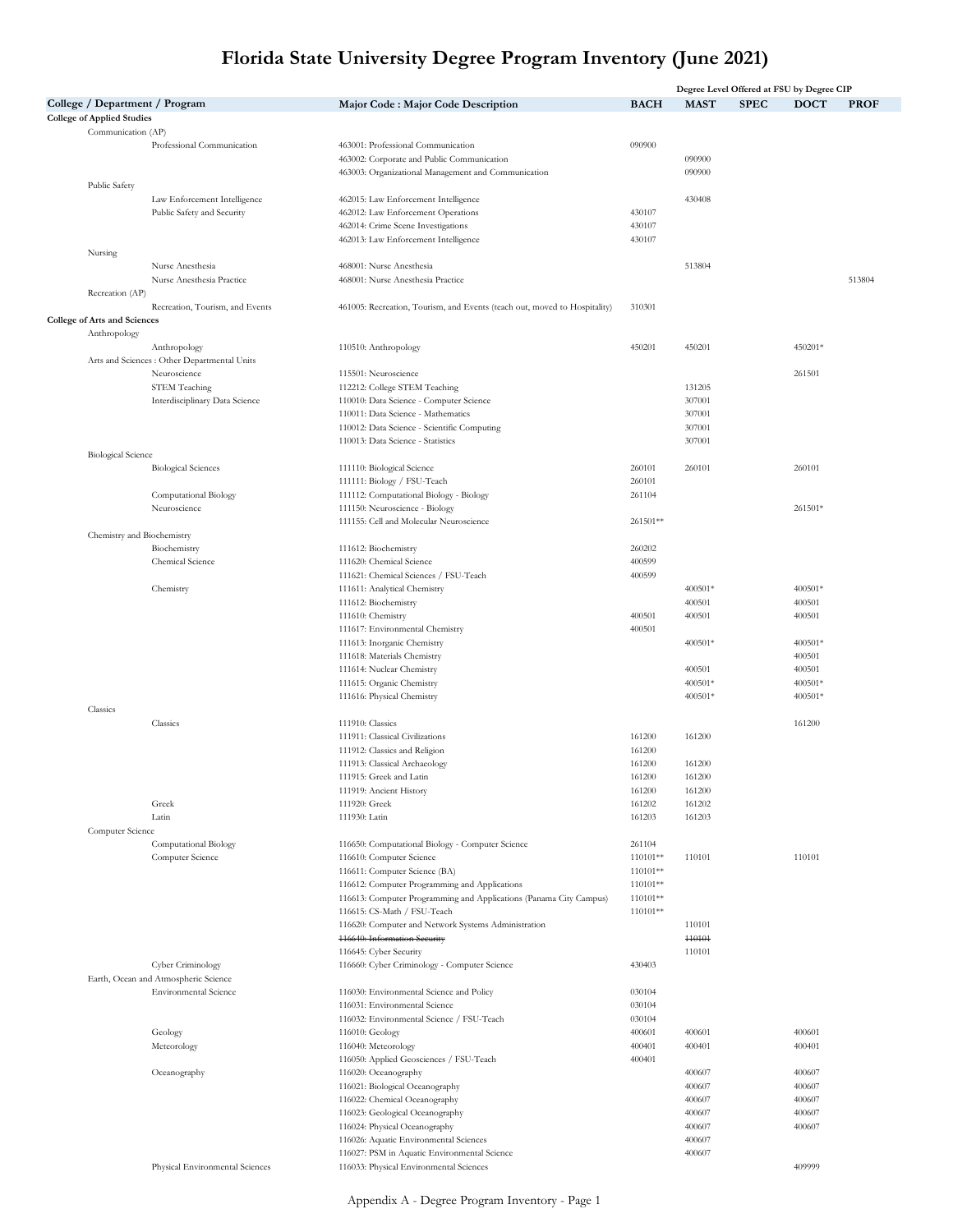|             |                                   |                                                                                |                  |                  | Degree Level Offered at FSU by Degree CIP |             |
|-------------|-----------------------------------|--------------------------------------------------------------------------------|------------------|------------------|-------------------------------------------|-------------|
|             | College / Department / Program    | Major Code : Major Code Description                                            | <b>BACH</b>      | <b>MAST</b>      | <b>SPEC</b><br><b>DOCT</b>                | <b>PROF</b> |
| English     |                                   |                                                                                |                  |                  |                                           |             |
|             | Creative Writing                  | 114216: Creative Writing (MFA)                                                 |                  | 231302           |                                           |             |
|             | English                           | 114210: Rhetoric and Composition                                               |                  | 230101<br>230101 | 230101                                    |             |
|             |                                   | 114212: Literature, Media, and Culture<br>114215: Creative Writing             | 230101<br>230101 |                  | 230101<br>230101                          |             |
|             |                                   | 114219: Editing, Writing, and Media                                            | 230101           |                  |                                           |             |
| History     |                                   |                                                                                |                  |                  |                                           |             |
|             | History                           | 115210: History                                                                | 540101           | 540101           | 540101                                    |             |
|             |                                   | 115211: Public History                                                         |                  | 540101           |                                           |             |
|             | Middle Eastern Studies            | 415220: Middle Eastern Studies                                                 | 050108           |                  |                                           |             |
|             | History/Philosophy of Science     |                                                                                |                  |                  |                                           |             |
|             | History and Philosophy of Seience | 415310: History and Philosophy of Science                                      |                  | 540104           |                                           |             |
| Humanities  |                                   |                                                                                |                  |                  |                                           |             |
|             | Interdisciplinary Humanities      | 115910: Humanities                                                             | 240103           | 240103           | 240103                                    |             |
|             |                                   | 115912: Women's Studies                                                        | 240103           |                  |                                           |             |
|             |                                   | 115914: Digital Humanities                                                     |                  | 240103           |                                           |             |
|             | Institute of Molecular Biophysics |                                                                                |                  |                  |                                           |             |
|             | Molecular Biophysics              | 117710: Molecular Biophysics                                                   |                  |                  | 260206                                    |             |
|             |                                   | 117711: Biochemistry, Molecular and Cell Biology                               |                  |                  | 260206*                                   |             |
|             |                                   | 117712: Computational Structural Biology                                       |                  |                  | 260206                                    |             |
| Mathematics |                                   |                                                                                |                  |                  |                                           |             |
|             | Actuarial Science                 | 116820: Actuarial Science                                                      | 521304           |                  |                                           |             |
|             | Mathematics                       | 116810: Mathematics                                                            | 270101<br>270101 | 270101<br>270101 | 270101<br>270101                          |             |
|             |                                   | 116811: Applied and Computational Mathematics<br>116813: Financial Mathematics |                  | 270101           | 270101                                    |             |
|             |                                   | 116815: Biomathematics                                                         | 270101           | 270101           | 270101                                    |             |
|             |                                   | 116816: Mathematics / FSU-Teach                                                | 270101           |                  |                                           |             |
|             | Modern Languages and Linguistics  |                                                                                |                  |                  |                                           |             |
|             | East Asian Languages and Cultures | 117170: Chinese Language and Culture                                           | 160399           | 160399           |                                           |             |
|             |                                   | 117171: Japanese Language and Culture                                          | 160399           | 160399           |                                           |             |
|             |                                   | 117172: Chinese and Japanese                                                   | 160399           |                  |                                           |             |
|             |                                   | 117173: Chinese / Business                                                     | 160399           |                  |                                           |             |
|             |                                   | 117174: Japanese / Business                                                    | 160399           |                  |                                           |             |
|             | French                            | 117110: French                                                                 | 160901           | 160901           | 160901                                    |             |
|             |                                   | 117111: French / Business                                                      | 160901           |                  |                                           |             |
|             |                                   | 117112: French and Russian                                                     | 160901           |                  |                                           |             |
|             |                                   | 117113: French and Spanish                                                     | 160901           |                  |                                           |             |
|             |                                   | 117114: French and German                                                      | 160901           |                  |                                           |             |
|             |                                   | 117115: French and Italian                                                     | 160901           |                  |                                           |             |
|             | German                            | 117120: German                                                                 | 160501           | 160501           |                                           |             |
|             |                                   | 117121: German / Business                                                      | 160501           |                  |                                           |             |
|             |                                   | 117122: German and Russian                                                     | 160501           |                  |                                           |             |
|             |                                   | 117123: German and Spanish                                                     | 160501           |                  |                                           |             |
|             |                                   | 117124: German and Italian                                                     | 160501           |                  |                                           |             |
|             |                                   | 117125: German Studies                                                         |                  | 160501           |                                           |             |
|             | Italian                           | 117160: Italian                                                                | 160902           |                  |                                           |             |
|             |                                   | 117161: Italian / Business                                                     | 160902           |                  |                                           |             |
|             |                                   | 117162: Italian and Russian                                                    | 160902           |                  |                                           |             |
|             |                                   | 117163: Italian and Spanish                                                    | 160902           |                  |                                           |             |
|             | Italian Studies                   | 117164: Italian Studies                                                        |                  | 050126           |                                           |             |
|             | Middle Eastern Studies            | 117180: Middle Eastern Studies                                                 | 050108           |                  |                                           |             |
|             | Russian                           | 117130: Russian                                                                | 160402           |                  |                                           |             |
|             |                                   | 117131: Russian / Business<br>117132: Russian and Spanish                      | 160402           |                  |                                           |             |
|             | Slavic                            | 117150: Slavic                                                                 | 160402           | 160400           |                                           |             |
|             | Spanish                           | 117140: Spanish                                                                | 160905           | 160905           | 160905                                    |             |
|             |                                   | 117141: Spanish / Business                                                     | 160905           |                  |                                           |             |
| Philosophy  |                                   |                                                                                |                  |                  |                                           |             |
|             | Philosophy                        | 117610: Philosophy                                                             | 380101           | 380101           | 380101                                    |             |
|             |                                   | 117620: Philosophy of Science                                                  |                  | 380101           |                                           |             |
| Physics     |                                   |                                                                                |                  |                  |                                           |             |
|             | Physical Science                  | 118140: Physical Science                                                       | 400899           |                  |                                           |             |
|             |                                   | 418151: Physical Science / FSU-Teach                                           | 400899           |                  |                                           |             |
|             | Physics                           | 118110: Physics                                                                | 400801           | 400801*          | 400801                                    |             |
|             |                                   | 118111: Physics and Astrophysics                                               | 400801           |                  |                                           |             |
|             |                                   | 118112: Physics and Materials                                                  | 400801           |                  |                                           |             |
| Psychology  |                                   |                                                                                |                  |                  |                                           |             |
|             | Neuroscience                      | 118440: Behavioral Neuroscience                                                | 261501**         |                  |                                           |             |
|             |                                   | 118440: Neuroscience - Psychology                                              |                  |                  | 261501*                                   |             |
|             | Psychology                        | 118409: Psychobiology                                                          |                  | 420101           |                                           |             |
|             |                                   | 118410: Psychology                                                             | 420101**         | 420101           | 420101                                    |             |
|             |                                   | 118412: Clinical Psychology                                                    |                  | 420101*          | 420101                                    |             |
|             |                                   | 118414: Cognitive Psychology                                                   |                  | 420101*          | 420101                                    |             |
|             |                                   | 118415: Developmental Psychology                                               |                  | 420101*          | 420101                                    |             |
|             |                                   | 118416: Social Psychology                                                      |                  | 420101*          | 420101                                    |             |
|             |                                   | 118417: Applied Behavior Analysis (PC Campus)                                  |                  | 420101           |                                           |             |
| Religion    |                                   |                                                                                |                  |                  |                                           |             |
|             | Religion                          | 118610: Religion                                                               | 380201           | 380201           | 380201                                    |             |
|             |                                   | 118611: Religion and Classics                                                  | 380201           |                  |                                           |             |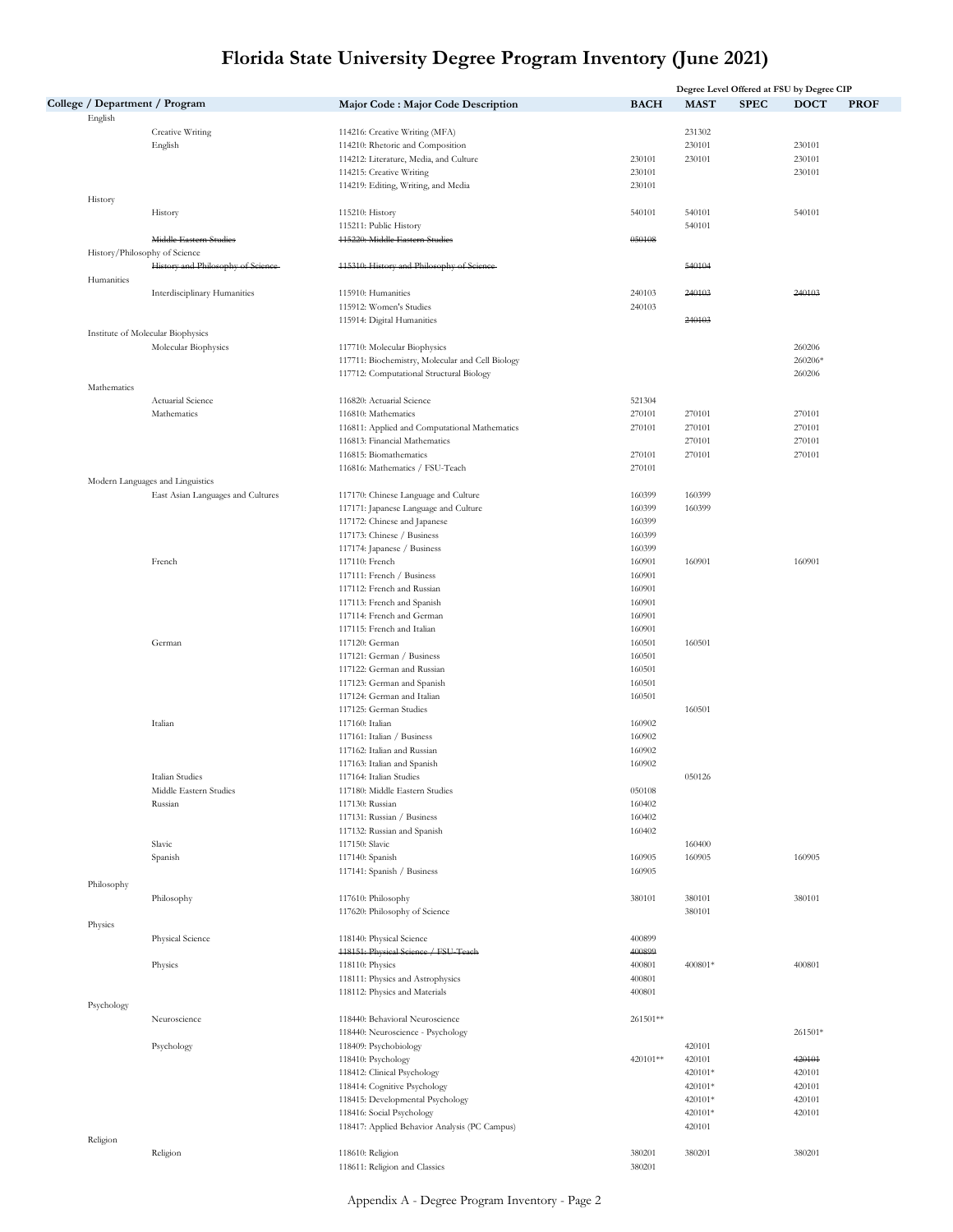|                                |                                                          |                                                                                                             |                      |                  | Degree Level Offered at FSU by Degree CIP |                   |             |
|--------------------------------|----------------------------------------------------------|-------------------------------------------------------------------------------------------------------------|----------------------|------------------|-------------------------------------------|-------------------|-------------|
|                                | College / Department / Program                           | Major Code : Major Code Description                                                                         | <b>BACH</b>          | <b>MAST</b>      | <b>SPEC</b>                               | <b>DOCT</b>       | <b>PROF</b> |
| Scientific Computing           | Computational Science                                    | 114010: Computational Science<br>114011: Prof Science Master's in Computational Science                     | 303001               | 303001<br>303001 |                                           | 303001            |             |
|                                |                                                          | 114020: Computational Science (Atmospheric Science)                                                         |                      |                  |                                           | 303001            |             |
|                                |                                                          | 114021: Computational Science (Biochemistry)<br>114022: Computational Science (Biological Science)          |                      |                  |                                           | 303001<br>303001  |             |
|                                |                                                          | 114023: Computational Science (Geological Sciences)                                                         |                      |                  |                                           | 303001            |             |
|                                |                                                          | 114024: Computational Science (Material Science)                                                            |                      |                  |                                           | 303001            |             |
|                                |                                                          | 114025: Computational Science (Physics)                                                                     |                      |                  |                                           | 303001            |             |
|                                |                                                          | 114026: Computational Science (Fire Dynamics)<br>117510: Computational Science (Geophysical Fluid Dynamics) |                      |                  |                                           | 303001<br>303001  |             |
| Statistics                     |                                                          |                                                                                                             |                      |                  |                                           |                   |             |
|                                | <b>Biostatistics</b>                                     | 119311: Biostatistics                                                                                       |                      | 261102           |                                           | 261102            |             |
|                                | Statistics                                               | 119310: Statistics                                                                                          | 270501               | 270501           |                                           | 270501            |             |
| <b>College of Business</b>     |                                                          | 119312: Statistical Data Science                                                                            |                      | 270501           |                                           |                   |             |
| Accounting                     |                                                          |                                                                                                             |                      |                  |                                           |                   |             |
|                                | Accounting                                               | 210110: Accounting                                                                                          | 520301**             |                  |                                           |                   |             |
|                                |                                                          | 210111: Assurance Services                                                                                  |                      | 520301           |                                           |                   |             |
|                                |                                                          | 210112: Accounting Information Systems<br>210113: Taxation                                                  |                      | 520301<br>520301 |                                           |                   |             |
|                                |                                                          | 210114: Corporate Accounting                                                                                |                      | 520301           |                                           |                   |             |
|                                |                                                          | 210115: Assurance and Advisory Services                                                                     |                      | 520301           |                                           |                   |             |
|                                |                                                          | 210116: Accounting - Generalist                                                                             |                      | 520301           |                                           |                   |             |
| <b>Business Administration</b> | <b>Business Administration</b>                           | 211310: Business Administration (B offered at PC campus only)                                               | 520101**             | 520101           |                                           | 520101            |             |
|                                |                                                          | 211311: Accounting                                                                                          |                      |                  |                                           | 520101            |             |
|                                |                                                          | 211312: Finance                                                                                             |                      |                  |                                           | 520101            |             |
|                                |                                                          | 211313: Management Information Systems                                                                      |                      |                  |                                           | 520101            |             |
|                                |                                                          | 211314: Management<br>211315: Marketing                                                                     |                      |                  |                                           | 520101<br>520101  |             |
|                                |                                                          | 211316: Risk Management and Insurance                                                                       |                      |                  |                                           | 520101            |             |
|                                |                                                          | 211317: Hospitality and Tourism Management                                                                  |                      | 520101           |                                           |                   |             |
|                                |                                                          | 211322: Organizational Behavior and Human Resources                                                         |                      |                  |                                           | 520101            |             |
|                                |                                                          | 211323: Strategie Management<br>211324: Strategy                                                            |                      |                  |                                           | 520101<br>520101  |             |
|                                | Business Analytics, Information Systems and Supply Chain |                                                                                                             |                      |                  |                                           |                   |             |
|                                | <b>Business Analytics</b>                                | 217013: Business Analytics                                                                                  |                      | 521301           |                                           |                   |             |
|                                | Management Information Systems                           | 217010: Management Information Systems                                                                      |                      |                  |                                           | 520101            |             |
|                                |                                                          | 217012: Management Information Systems<br>216514: Management Information Systems                            | 521201**<br>521201** | 521201<br>521201 |                                           |                   |             |
|                                |                                                          | 216810: Management Information Systems                                                                      | 521201**             | 521201           |                                           |                   |             |
| Finance                        |                                                          |                                                                                                             |                      |                  |                                           |                   |             |
|                                | Finance                                                  | 214310: Finance                                                                                             | 520801**             | 520801           |                                           |                   |             |
| Management                     | Management                                               | 216610: Management                                                                                          | 520201**             | 520201           |                                           |                   |             |
|                                |                                                          | 216611: Hospitality and Tourism                                                                             |                      | 520201           |                                           |                   |             |
|                                |                                                          | 216612: Human Resource Management                                                                           | 520201**             |                  |                                           |                   |             |
| Marketing                      |                                                          |                                                                                                             |                      |                  |                                           |                   |             |
|                                | Marketing                                                | 216710: Marketing<br>216711: Professional Sales                                                             | 521401**<br>521401** |                  |                                           |                   |             |
|                                |                                                          | 216712: Retail Management                                                                                   | 521401               |                  |                                           |                   |             |
|                                | Risk Management/Insurance, Real Estate and Legal Studies |                                                                                                             |                      |                  |                                           |                   |             |
|                                | Real Estate<br>Risk Management and Insurance             | 216220: Real Estate<br>216210: Risk Management and Insurance                                                | 521501**<br>521701** | 521701           |                                           |                   |             |
|                                | College of Communication and Information                 |                                                                                                             |                      |                  |                                           |                   |             |
| School of Communication        |                                                          |                                                                                                             |                      |                  |                                           |                   |             |
|                                | Communication                                            | 410111: Mass Communication                                                                                  |                      |                  |                                           | 090199*           |             |
|                                |                                                          | 410112: Speech Communication<br>410114: Communication Theory and Research                                   |                      |                  |                                           | 090199*<br>090199 |             |
|                                | Communication and Digital Media Studies                  | 410151: Media / Communication Studies                                                                       | 090702**             |                  |                                           |                   |             |
|                                |                                                          | 410152: Media and Communication Studies                                                                     |                      | 090702           |                                           |                   |             |
|                                |                                                          | 410153: Digital Media Production                                                                            | 090702**             |                  |                                           |                   |             |
|                                | Professional Communication                               | 410154: Public Interest Media and Communication<br>410140: Advertising                                      | 090900**             | 090702           |                                           |                   |             |
|                                |                                                          | 410141: Public Relations                                                                                    | 090900**             |                  |                                           |                   |             |
|                                |                                                          | 410142: Integrated Marketing and Management Communication                                                   |                      | 090900           |                                           |                   |             |
|                                | School of Communication Science and Disorders            |                                                                                                             |                      |                  |                                           |                   |             |
|                                | Communication Science and Disorders                      | 418510: Communication Science and Disorders                                                                 | 510204**             | 510204           |                                           | 510204            |             |
| School of Information          | Information                                              | 416522: Library Studies                                                                                     |                      | 440404           | 440401                                    | 440404            |             |
|                                |                                                          | 416523: Information Studies                                                                                 |                      | 110401           | 110401                                    | 110401            |             |
|                                | Information Technology                                   | 416530: Information Technology                                                                              | 110103               | 110103           |                                           |                   |             |
|                                | College of Criminology and Criminal Justice              | 416540: Information Communication and Technology                                                            | 110103               |                  |                                           |                   |             |
| Criminology                    |                                                          |                                                                                                             |                      |                  |                                           |                   |             |
|                                | Criminology                                              | 349410: Criminology                                                                                         | 430104               | 430104           |                                           | 430104            |             |
|                                |                                                          | 349411: Criminal Justice Studies                                                                            |                      | 430104           |                                           |                   |             |
|                                | Cyber Criminology                                        | 349412: Cyber Criminology - Criminology                                                                     | 430403               |                  |                                           |                   |             |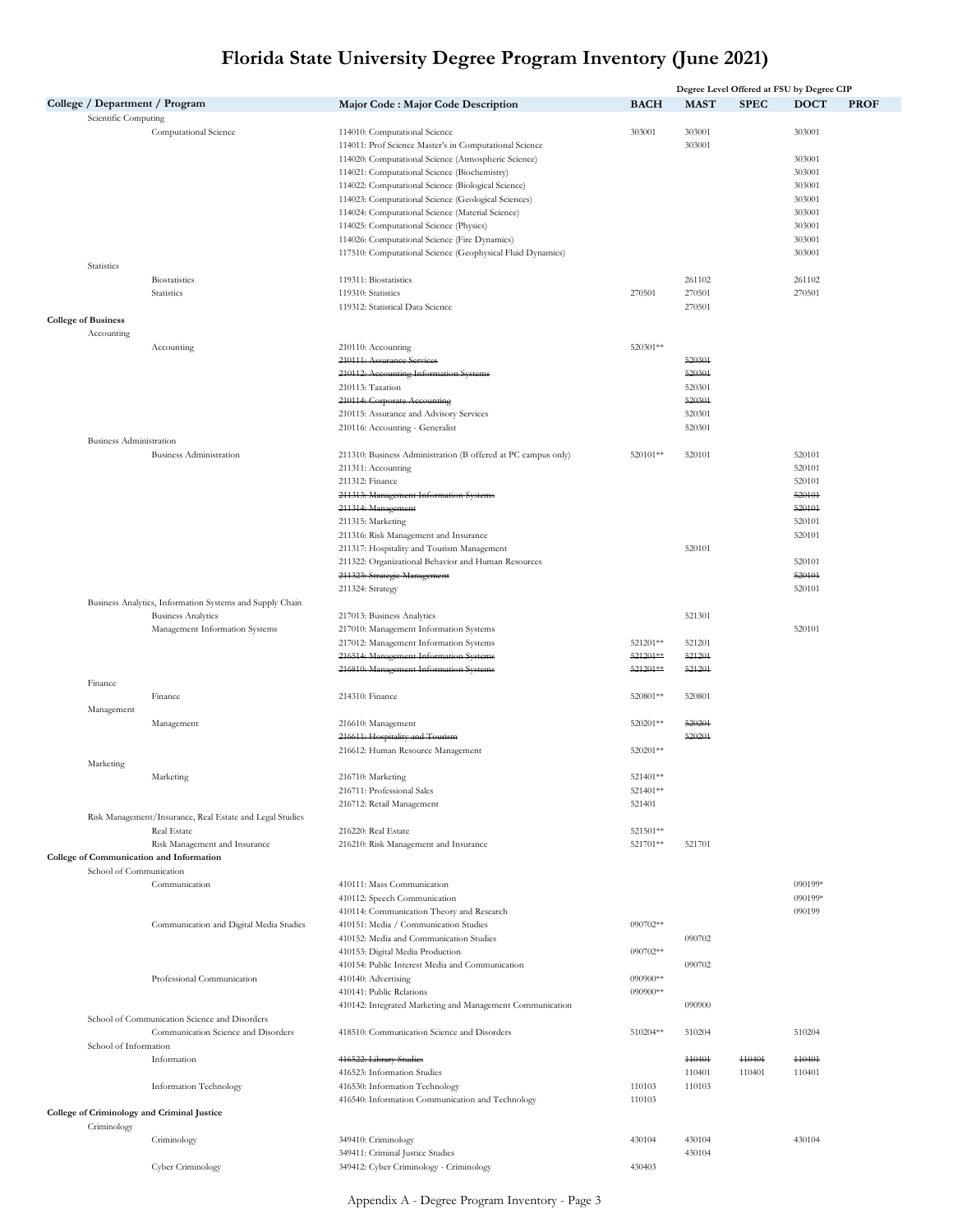|                                |                                                 |                                                                         |                  | Degree Level Offered at FSU by Degree CIP |             |             |             |  |
|--------------------------------|-------------------------------------------------|-------------------------------------------------------------------------|------------------|-------------------------------------------|-------------|-------------|-------------|--|
| College / Department / Program |                                                 | Major Code : Major Code Description                                     | <b>BACH</b>      | <b>MAST</b>                               | <b>SPEC</b> | <b>DOCT</b> | <b>PROF</b> |  |
| <b>College of Education</b>    |                                                 |                                                                         |                  |                                           |             |             |             |  |
|                                | Educational Leadership and Policy Studies       |                                                                         |                  |                                           |             |             |             |  |
|                                | Educational Leadership and Policy               | 220604: Educational Leadership / Administration                         |                  | 130401                                    | 130401      | 130401      |             |  |
|                                |                                                 | 220605: Educational Policy, Planning and Analysis                       |                  | 430401                                    | 430404      | 430401      |             |  |
|                                |                                                 | 220614: Education Policy and Evaluation                                 |                  | 130401                                    | 130401*     | 130401      |             |  |
|                                | Foundations of Education                        | 220609: International and Multicultural Education                       |                  | 130901                                    |             | 130901      |             |  |
|                                |                                                 | 220613: History and Philosophy of Education                             |                  | 430901                                    |             | 130901*     |             |  |
|                                | Higher Education                                | 220602: Higher Education                                                |                  | 130406                                    |             | 130406      |             |  |
|                                | Educational Psychology and Learning Systems     |                                                                         |                  |                                           |             |             |             |  |
|                                | Counseling and Human Systems                    | 220305: School Psychology                                               |                  | 131101*                                   | 131101      |             |             |  |
|                                |                                                 | 220314: Career Counseling                                               |                  | 131101*                                   | 131101      |             |             |  |
|                                |                                                 | 220315: Clinical Mental Health Counseling                               |                  | 431101                                    | 131101      |             |             |  |
|                                |                                                 | 220316: School Counseling                                               |                  | 131101                                    | 131101      |             |             |  |
|                                | Counseling Psychology and Human Systems         | 220309: Counseling Psychology and School Psychology (Combined Program)  |                  |                                           |             | 131101      |             |  |
|                                | <b>Educational Psychology</b>                   | 220306: Learning and Cognition                                          |                  | 422806                                    | 422806*     | 422806      |             |  |
|                                |                                                 | 220312: Sports Psychology                                               |                  | 422806                                    |             | 422806      |             |  |
|                                | Instructional Systems and Learning Technologies | 220308: Learning Design and Performance Technology                      |                  |                                           |             | 130501      |             |  |
|                                |                                                 | 220311: Instructional Systems and Learning Technologies                 |                  | 130501                                    |             | 130501      |             |  |
|                                | Measurement and Statistics                      | 220301: Measurement and Statistics                                      |                  | 130603                                    |             | 130603      |             |  |
| School of Teacher Education    |                                                 |                                                                         |                  |                                           |             |             |             |  |
|                                | Curriculum and Instruction                      | 220914: Visual Disabilities Studies                                     |                  | 130301                                    |             |             |             |  |
|                                |                                                 | 220980: Special Education                                               |                  | 130301                                    | 130301      | 130301      |             |  |
|                                |                                                 | 220981: Autism Spectrum Disorders                                       |                  | 130301                                    |             |             |             |  |
|                                |                                                 | 220982: Special Education Teaching                                      |                  | 130301                                    |             |             |             |  |
|                                |                                                 | 220983: Visual Disabilities                                             |                  | 130301                                    | 130301      |             |             |  |
|                                |                                                 | 220984: Elementary Education                                            |                  | 130301                                    | 130301      | 130301      |             |  |
|                                |                                                 | 220985: Early Childhood Education                                       |                  | 130301                                    | 130301      | 130301      |             |  |
|                                |                                                 | 220986: English Education                                               |                  | 130301                                    | 130301      | 130301      |             |  |
|                                |                                                 | 220987: English Teaching                                                |                  | 130301                                    |             |             |             |  |
|                                |                                                 | 220989: Foreign and Second Language Education                           |                  | 130301                                    | 130301      | 130301      |             |  |
|                                |                                                 | 220990: Mathematics Education                                           |                  | 130301                                    | 130301      | 130301      |             |  |
|                                |                                                 | 220992: Reading Education and Language Arts                             |                  | 130301                                    | 130301      | 130301      |             |  |
|                                |                                                 | 220993: Science Education                                               |                  | 130301                                    | 130301      | 130301      |             |  |
|                                |                                                 | 220994: Social Science Education                                        |                  | 130301                                    | 130301      | 130301      |             |  |
|                                |                                                 | 220995: Social Science Teaching                                         |                  | 130301                                    |             |             |             |  |
|                                |                                                 | 220996: Teaching English to Speakers of Other Languages (TESOL)         |                  | 130301                                    |             |             |             |  |
|                                | Early Childhood Education                       | 220918: Early Childhood Education                                       | 131210           |                                           |             |             |             |  |
|                                | Elementary Education                            |                                                                         | 131202**         |                                           |             |             |             |  |
|                                |                                                 | 220919: Elementary Education<br>220921: Education in Elementary Schools | 131202**         |                                           |             |             |             |  |
|                                | English Education                               |                                                                         |                  |                                           |             |             |             |  |
|                                | Mathematics Education                           | 220903: English Education<br>220904: Mathematics Education              | 131305<br>431314 |                                           |             |             |             |  |
|                                |                                                 | 220906: Middle Grades Mathematics Education                             | 431314           |                                           |             |             |             |  |
|                                |                                                 |                                                                         |                  |                                           |             |             |             |  |
|                                | Social Science Education                        | 220909: Social Science Education                                        | 131317           |                                           |             |             |             |  |
|                                | Special Education                               | 220922: Special Education Teaching                                      | 131001**         |                                           |             |             |             |  |
|                                | <b>STEM Teaching</b>                            | 220940: Secondary STEM Teaching / FSU-Teach                             | 131205*          |                                           |             |             |             |  |
|                                | Visual Disabilities                             | 220913: Visual Disabilities                                             | 131009**         |                                           |             |             |             |  |
|                                |                                                 | 220914: Visual Disabilities Studies                                     | 131009**         |                                           |             |             |             |  |
|                                |                                                 | 220915: Visual Disabilities Education                                   | 131009**         |                                           |             |             |             |  |
| Sport Management               |                                                 |                                                                         |                  |                                           |             |             |             |  |
|                                | Sport Management                                | 220410: Sport Management                                                | 310504**         | 310504                                    |             | 310504      |             |  |
| <b>College of Engineering</b>  |                                                 |                                                                         |                  |                                           |             |             |             |  |
|                                | Chemical and Biomedical Engineering             |                                                                         |                  |                                           |             |             |             |  |
|                                | <b>Biomedical Engineering</b>                   | 556080: Biomedical Engineering                                          |                  | 140501                                    |             | 140501      |             |  |
|                                |                                                 | 556081: Cell & Bioprocess Engineering                                   | 140501           |                                           |             |             |             |  |
|                                |                                                 | 556082: Biomaterials & Polymers Engineering                             | 140501           |                                           |             |             |             |  |
|                                |                                                 | 556083: Imaging & Signal Processing Engineering                         | 140501           |                                           |             |             |             |  |
|                                | Chemical Engineering                            | 556010: Chemical Engineering                                            | 140701           | 140701                                    |             | 140701      |             |  |
|                                |                                                 | 556011: Chemieal - Environmental Engineering                            | 140701<br>140701 |                                           |             |             |             |  |
|                                |                                                 | 556012: Chemieal - Bioengineering                                       |                  |                                           |             |             |             |  |
|                                |                                                 | 556013: Chemical - Materials Engineering                                | 140701           |                                           |             |             |             |  |
|                                |                                                 | 556014: Chemical - Biomedical Engineering                               | 140701           |                                           |             |             |             |  |
|                                | Civil and Environmental Engineering             |                                                                         |                  |                                           |             |             |             |  |
|                                | Civil Engineering                               | 555010: Civil Engineering                                               | 140801           | 140801                                    |             | 140801      |             |  |
|                                |                                                 | 555020: Civil-Environmental Engineering                                 | 140801           |                                           |             |             |             |  |
|                                |                                                 | 555030: Civil Engineering - MEng                                        |                  | 140801                                    |             |             |             |  |
|                                | Electrical and Computer Engineering             |                                                                         |                  |                                           |             |             |             |  |
|                                | Computer Engineering                            | 558020: Computer Engineering                                            | 140901           |                                           |             |             |             |  |
|                                | <b>Electrical Engineering</b>                   | 558010: Electrical Engineering                                          | 141001           | 141001                                    |             | 141001      |             |  |
|                                | Industrial and Manufacturing Engineering        |                                                                         |                  |                                           |             |             |             |  |
|                                | Industrial Engineering                          | 557010: Industrial Engineering                                          | 143501           | 143501                                    |             | 143501      |             |  |
|                                |                                                 | 557011: Engineering Management                                          |                  | 143501                                    |             |             |             |  |
|                                |                                                 | 557012: Global Manufacturing                                            |                  | 143501*                                   |             |             |             |  |
|                                |                                                 | 557013: Engineering Management in Orthotics and Prosthetics             |                  | 443501                                    |             |             |             |  |
|                                | Systems Engineering                             | 557014: Systems Engineering                                             |                  | 142701                                    |             |             |             |  |
| Mechanical Engineering         |                                                 |                                                                         |                  |                                           |             |             |             |  |
|                                | Mechanical Engineering                          | 554010: Mechanical Engineering                                          | 141901           | 141901                                    |             | 141901      |             |  |
|                                |                                                 | 554012: Sustainable Energy                                              |                  | 141901                                    |             |             |             |  |
| Engineering, Other Units       |                                                 |                                                                         |                  |                                           |             |             |             |  |
|                                | Materials Science and Engineering               | 550010: Materials Science and Engineering                               |                  | 401001                                    |             | 401001      |             |  |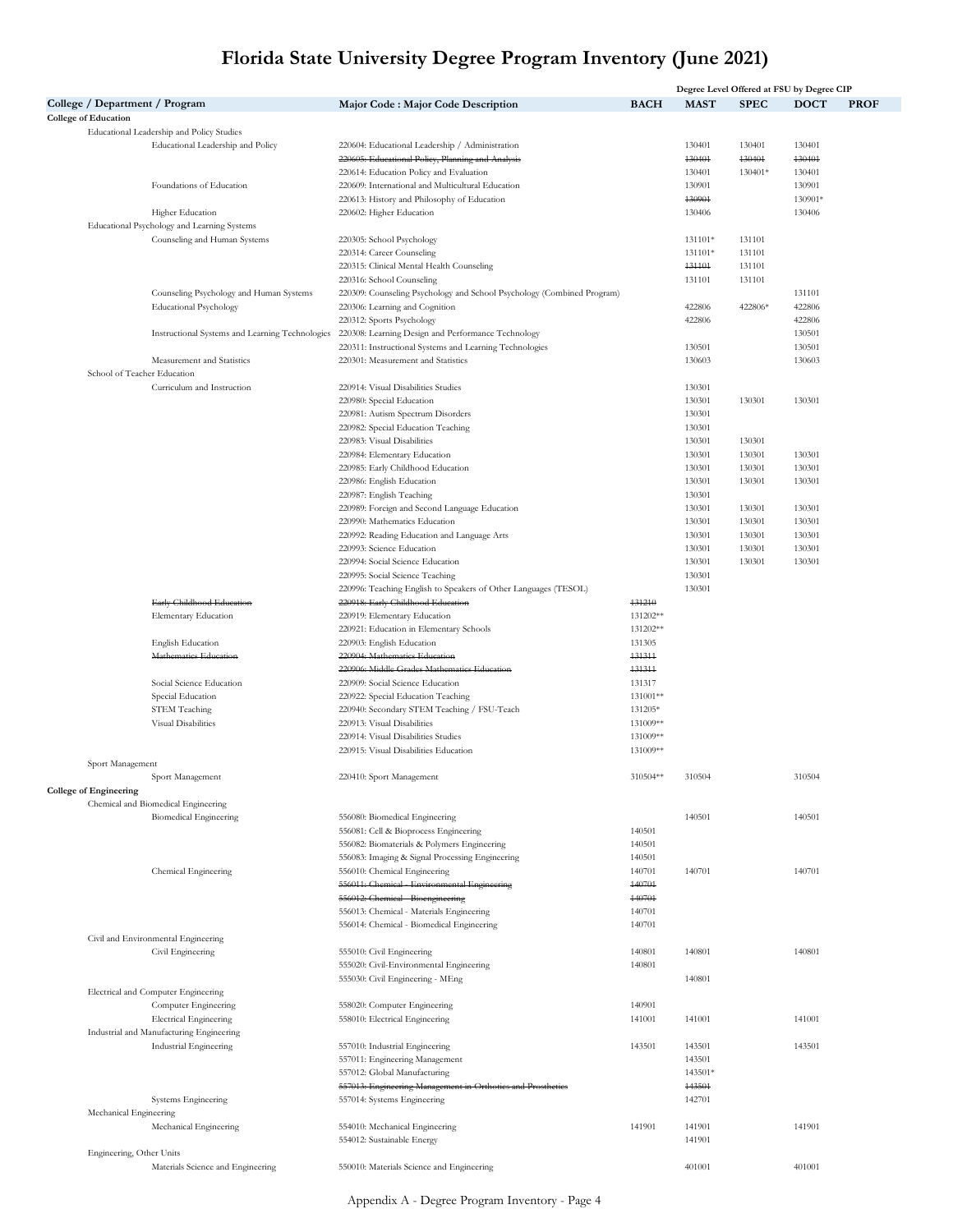|                                              |                                                                   |                                                                          |                  |                  | Degree Level Offered at FSU by Degree CIP |             |             |
|----------------------------------------------|-------------------------------------------------------------------|--------------------------------------------------------------------------|------------------|------------------|-------------------------------------------|-------------|-------------|
| College / Department / Program               |                                                                   | Major Code : Major Code Description                                      | <b>BACH</b>      | <b>MAST</b>      | <b>SPEC</b>                               | <b>DOCT</b> | <b>PROF</b> |
| <b>College of Fine Arts</b>                  |                                                                   |                                                                          |                  |                  |                                           |             |             |
| Art                                          | Studio Art                                                        | 420610: Studio Art                                                       | 500702*,**       | 500702           |                                           |             |             |
|                                              |                                                                   | 420620: Studio Art (BA)                                                  | 500702           |                  |                                           |             |             |
| Art Education                                |                                                                   |                                                                          |                  |                  |                                           |             |             |
|                                              | Art Education                                                     | 420711: Art Education                                                    |                  | 131302*          | 131302                                    | 131302      |             |
|                                              |                                                                   | 420714: Art Teaching                                                     |                  | 131302*          |                                           |             |             |
|                                              |                                                                   | 420715: Museum Education and Visitor-centered Curation                   |                  | 131302           |                                           | 131302      |             |
|                                              |                                                                   | 420716: Arts Administration                                              |                  |                  |                                           | 131302      |             |
|                                              | Art Therapy<br>Arts Administration                                | 420713: Art Therapy<br>420712: Arts Administration - Art                 |                  | 512301<br>501002 |                                           |             |             |
| Art History                                  |                                                                   |                                                                          |                  |                  |                                           |             |             |
|                                              | History and Criticism of Art                                      | 420810: Art History                                                      | 500703           | 500703           |                                           | 500703      |             |
|                                              |                                                                   | 420811: Museum and Cultural Heritage Studies                             |                  | 500703           |                                           |             |             |
|                                              | Interior Architecture and Design                                  |                                                                          |                  |                  |                                           |             |             |
|                                              | Interior Design                                                   | 422610: Interior Design                                                  | 500408**         | 500408           |                                           |             |             |
|                                              |                                                                   | 422612: Interior Design (MFA)                                            |                  | 500408           |                                           |             |             |
| School of Dance                              |                                                                   | 422620: First Professional Interior Design                               |                  | 500408           |                                           |             |             |
|                                              | Dance                                                             | 422810: Dance                                                            | 500301**         | 500301           |                                           |             |             |
|                                              |                                                                   | 422812: Studio and Related Studies                                       |                  | 500301           |                                           |             |             |
|                                              |                                                                   | 422813: American Dance Studies                                           |                  | 500301           |                                           |             |             |
|                                              |                                                                   | 422814: Returning Professional                                           |                  | 500301           |                                           |             |             |
| School of Theatre                            |                                                                   |                                                                          |                  |                  |                                           |             |             |
|                                              | Theatre                                                           | 428010: Theatre                                                          | 500501**         | 500501           |                                           | 500501      |             |
|                                              |                                                                   | 428015: Costume Design                                                   |                  | 500501           |                                           |             |             |
|                                              |                                                                   | 428020: Acting<br>428025: Directing                                      | 500501**         | 500501<br>500501 |                                           |             |             |
|                                              |                                                                   | 428035: Lighting Design                                                  |                  | 500501           |                                           |             |             |
|                                              |                                                                   | 428040: Scenic Design                                                    |                  | 500501           |                                           |             |             |
|                                              |                                                                   | 428045: Technical Production                                             |                  | 500501           |                                           |             |             |
|                                              |                                                                   | 428050: Theatre Management                                               |                  | 500501           |                                           |             |             |
|                                              |                                                                   | 428060: MS for Theatre Educators                                         |                  | 500501           |                                           |             |             |
|                                              |                                                                   | 428080: Music Theatre - Theatre                                          | 500501**         |                  |                                           |             |             |
| College of Health and Human Sciences         |                                                                   |                                                                          |                  |                  |                                           |             |             |
|                                              | Human Development and Family Science<br>Family and Child Sciences | 255315: Family and Child Sciences                                        | 190701           | 190701           |                                           |             |             |
|                                              | Human Sciences                                                    | 255312: Human Development and Family Science                             |                  |                  |                                           | 190101      |             |
|                                              |                                                                   | 255320: Child Development                                                |                  |                  |                                           | 490101      |             |
|                                              | Marriage and Family Therapy                                       | 255360: Marriage and Family Therapy                                      |                  |                  |                                           | 511505      |             |
| Human Sciences                               |                                                                   |                                                                          |                  |                  |                                           |             |             |
|                                              | Human Sciences                                                    | 250010: Human Sciences                                                   |                  |                  |                                           | 190101*     |             |
|                                              | Nutrition and Integrative Physiology<br>Athletic Training         | 254491: Athletic Training                                                | 510913**         |                  |                                           |             |             |
|                                              | Dietetics                                                         | 254411: Dietetics                                                        | 513102**         |                  |                                           |             |             |
|                                              | <b>Exercise Physiology</b>                                        | 254465: Exercise Science                                                 | 260908           |                  |                                           |             |             |
|                                              |                                                                   | 254466: Sports Sciences                                                  |                  | 260908           |                                           |             |             |
|                                              |                                                                   | 254467: Exercise Physiology                                              |                  | 260908           |                                           | 260908      |             |
|                                              |                                                                   | 254468: Sports Nutrition                                                 |                  | 260908           |                                           |             |             |
|                                              | Food and Nutrition                                                | 254410: Dieteties                                                        | 543101           |                  |                                           |             |             |
|                                              |                                                                   | 254440: Food and Nutrition Science<br>254445: Nutrition and Food Science | 513101           | 513101           |                                           |             |             |
|                                              | Human Sciences                                                    | 254445: Nutrition and Food Science                                       |                  |                  |                                           | 190101      |             |
|                                              | Neuroscience                                                      | 254470: Neuroscience - Movement Science                                  |                  |                  |                                           | 261501      |             |
|                                              |                                                                   | 254475: Neuroscience - Nutrition Science                                 |                  |                  |                                           | 261501      |             |
| <b>College of Law</b>                        |                                                                   |                                                                          |                  |                  |                                           |             |             |
| Law School                                   |                                                                   |                                                                          |                  |                  |                                           |             |             |
|                                              | American Law for Foreign Lawyers                                  | 313420: American Law for Foreign Lawyers                                 |                  | 220202           |                                           |             |             |
|                                              | <b>Business Law</b>                                               | 313430: Business Law                                                     |                  | 220205           |                                           |             |             |
|                                              | Environmental Law and Policy<br>Juris Master                      | 313421: Environmental Law and Policy<br>313423: Juris Master             |                  | 220207<br>220201 |                                           |             |             |
|                                              |                                                                   | 313424: Health Care Regulation                                           |                  | 220201           |                                           |             |             |
|                                              |                                                                   | 313425: Legal Risk Management and HR Compliance                          |                  | 220201           |                                           |             |             |
|                                              |                                                                   | 313426: Financial Regulation and Compliance                              |                  | 220201           |                                           |             |             |
|                                              |                                                                   | 313427: Cybersecurity, Privacy, and Technology Risk Management           |                  | 220201           |                                           |             |             |
|                                              |                                                                   | 313428: Legal Risk Management, Contracting, and Compliance               |                  | 220201           |                                           |             |             |
|                                              |                                                                   | 313429: Employment Law and HR Risk Management                            |                  | 220201           |                                           |             |             |
|                                              | Law                                                               | 313410: Law                                                              |                  |                  |                                           |             | 220101      |
| <b>College of Medicine</b><br>Medical School |                                                                   |                                                                          |                  |                  |                                           |             |             |
|                                              | Medicine                                                          | 621201: Medicine                                                         |                  |                  |                                           |             | 511201      |
|                                              | Health Sciences Interdisciplinary                                 |                                                                          |                  |                  |                                           |             |             |
|                                              | <b>Biomedical Sciences</b>                                        | 620100: Biomedical Sciences                                              |                  |                  |                                           | 260102      |             |
|                                              |                                                                   | 620101: Research in Biomedical Sciences                                  |                  | 260102*          |                                           |             |             |
|                                              |                                                                   | 620102: Bridge to Clinical Medicine                                      |                  | 260102*          |                                           |             |             |
|                                              |                                                                   | 620110: Neuroscience - BMS                                               |                  |                  |                                           | 260102      |             |
|                                              | Interdisciplinary Medical Sciences                                | 620120: Clinical Professions<br>620122: Community Patient Care           | 510000<br>510000 |                  |                                           |             |             |
|                                              |                                                                   | 620124: Health Management, Policy, and Information                       | 510000           |                  |                                           |             |             |
|                                              |                                                                   |                                                                          |                  |                  |                                           |             |             |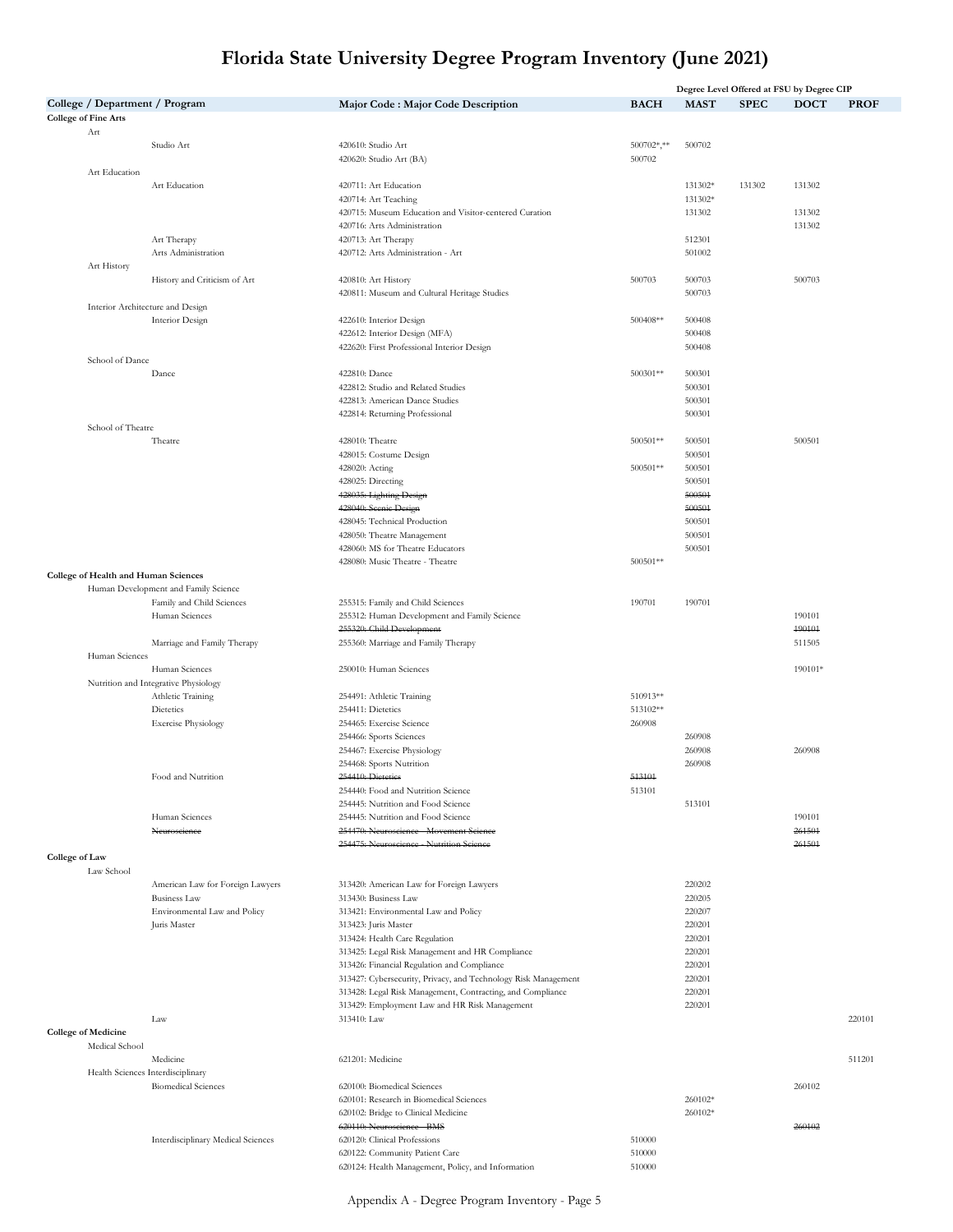|                                       |                          |                                              |                                                                                               |                      |                    | Degree Level Offered at FSU by Degree CIP |                  |                  |
|---------------------------------------|--------------------------|----------------------------------------------|-----------------------------------------------------------------------------------------------|----------------------|--------------------|-------------------------------------------|------------------|------------------|
|                                       |                          | College / Department / Program               | Major Code: Major Code Description                                                            | <b>BACH</b>          | <b>MAST</b>        | <b>SPEC</b>                               | DOCT             | <b>PROF</b>      |
|                                       |                          | Neuroscience                                 | 620112: Neuroscience - BMS                                                                    |                      |                    |                                           | 261501           |                  |
|                                       |                          | Physician Assistant Studies                  | 620130: Physician Assistant Studies                                                           |                      | 510912             |                                           |                  |                  |
| <b>College of Motion Picture Arts</b> |                          |                                              |                                                                                               |                      |                    |                                           |                  |                  |
|                                       | Film School              |                                              |                                                                                               |                      |                    |                                           |                  |                  |
|                                       |                          | Motion Picture Arts                          | 400102: Motion Picture Arts - Production                                                      | 500602**             | 500602             |                                           |                  |                  |
|                                       |                          |                                              | 400103: Animation and Digital Arts                                                            | 500602**             | 500504             |                                           |                  |                  |
| <b>College of Music</b>               |                          | Motion Picture Arts Writing                  | 400111: Motion Picture Arts - Writing                                                         |                      |                    |                                           |                  |                  |
| Music                                 |                          |                                              |                                                                                               |                      |                    |                                           |                  |                  |
|                                       |                          | Arts Administration                          | 447208: Arts Administration - Music                                                           |                      | 501002             |                                           |                  |                  |
|                                       |                          | Music - Liberal Arts                         | 449300: Music - Liberal Arts                                                                  | 500901**             | 500901             |                                           |                  |                  |
|                                       |                          |                                              | 449320: Jazz                                                                                  | 500901               |                    |                                           |                  |                  |
|                                       |                          |                                              | 449321: Sacred Music                                                                          | 500901               |                    |                                           |                  |                  |
|                                       |                          |                                              | 449322: Commercial Music                                                                      | 500901               |                    |                                           |                  |                  |
|                                       |                          | Music Education                              | 447250: Music Education                                                                       | 131312**             | 131312             |                                           | 131312           |                  |
|                                       |                          |                                              | 447251: Choral Music Education<br>447252: Instrumental Music Education                        | 131312**<br>131312** |                    |                                           |                  |                  |
|                                       |                          | Music Performance                            | 447209: Piano Pedagogy                                                                        | 500903**             | 500903             |                                           |                  |                  |
|                                       |                          |                                              | 447210: Music Performance                                                                     | 500903**             | 500903             |                                           | 500903           |                  |
|                                       |                          |                                              | 447211: Brass                                                                                 | 500903**             | 500903             |                                           | 500903           |                  |
|                                       |                          |                                              | 447212: Harp                                                                                  | 500903**             | 500903             |                                           | 500903           |                  |
|                                       |                          |                                              | 447213: Organ                                                                                 | 500903**             | 500903             |                                           | 500903           |                  |
|                                       |                          |                                              | 447214: Percussion                                                                            | 500903**             | 500903             |                                           | 500903           |                  |
|                                       |                          |                                              | 447215: Piano                                                                                 | 500903**             | 500903             |                                           | 500903           |                  |
|                                       |                          |                                              | 447216: Strings                                                                               | 500903**             | 500903             |                                           | 500903           |                  |
|                                       |                          |                                              | 447217: Voice<br>447218: Woodwinds                                                            | 500903**<br>500903** | 500903<br>500903   |                                           | 500903<br>500903 |                  |
|                                       |                          |                                              | 447219: Harpsichord                                                                           | 500903**             | 500903             |                                           | 500903           |                  |
|                                       |                          |                                              | 447221: Jazz Studies                                                                          |                      | 500903             |                                           |                  |                  |
|                                       |                          |                                              | 447222: Guitar                                                                                | 500903**             |                    |                                           |                  |                  |
|                                       |                          |                                              | 447231: Brass Performance                                                                     | 500903**             | 500903             |                                           | 500903           |                  |
|                                       |                          |                                              | 447232: Harp Performance                                                                      | 500903**             | 500903             |                                           | 500903           |                  |
|                                       |                          |                                              | 447233: Organ Performance                                                                     | 500903**             | 500903             |                                           | 500903           |                  |
|                                       |                          |                                              | 447234: Percussion Performance                                                                | 500903**             | 500903             |                                           | 500903           |                  |
|                                       |                          |                                              | 447235: Piano Performance                                                                     | 500903**             | 500903             |                                           | 500903           |                  |
|                                       |                          |                                              | 447236: String Performance<br>447237: Voice Performance                                       | 500903**<br>500903** | 500903<br>500903   |                                           | 500903<br>500903 |                  |
|                                       |                          |                                              | 447238: Woodwind Performance                                                                  | 500903**             | 500903             |                                           | 500903           |                  |
|                                       |                          |                                              | 447239: Harpsichord Performance                                                               | $500903$ *,**        | 500903*            |                                           | 500903*          |                  |
|                                       |                          |                                              | 447241: Guitar Performance                                                                    | 500903**             |                    |                                           |                  |                  |
|                                       |                          |                                              | 447280: Choral Conducting                                                                     |                      | 500903             |                                           |                  |                  |
|                                       |                          |                                              | 447281: Instrumental Conducting                                                               |                      | 500903             |                                           |                  |                  |
|                                       |                          |                                              | 447285: Accompanying                                                                          |                      | 500903             |                                           |                  |                  |
|                                       |                          |                                              | 447290: Music Theatre - Music                                                                 | 500903**             | 500903             |                                           |                  |                  |
|                                       |                          | Music Theory and Composition                 | 447220: Music Composition<br>447270: Music Theory                                             | 500904**             | 500904             |                                           | 500904<br>500904 |                  |
|                                       |                          | Music Therapy                                | 447260: Music Therapy                                                                         | 500904<br>512305**   | 500904<br>512305   |                                           |                  |                  |
|                                       |                          | Musicology                                   | 447271: Musicology                                                                            |                      | 500905             |                                           | 500905           |                  |
|                                       |                          | Opera Production                             | 447240: Opera                                                                                 |                      | 500908             |                                           |                  |                  |
|                                       |                          |                                              | 447242: Opera Production                                                                      |                      | 500908             |                                           |                  |                  |
| <b>College of Nursing</b>             |                          |                                              |                                                                                               |                      |                    |                                           |                  |                  |
|                                       | Nursing                  |                                              |                                                                                               |                      |                    |                                           |                  |                  |
|                                       |                          | Doctor of Nursing Practice                   | 247320: Nursing Practice - Health Systems Leadership                                          |                      |                    |                                           |                  | 513818           |
|                                       |                          |                                              | 247321: Nursing Practice - Family Nurse Practitioner<br>247322: Acute Care Nurse Practitioner |                      |                    |                                           |                  | 513818<br>513818 |
|                                       |                          |                                              | 247323: Psychiatric Mental Health Nurse Practitioner                                          |                      |                    |                                           |                  | 513818           |
|                                       |                          | Nursing                                      | 247310: Nursing                                                                               | 513801**             | 513801             |                                           |                  |                  |
|                                       |                          |                                              | 247312: Nursing (RN-BSN)                                                                      | 513801               |                    |                                           |                  |                  |
|                                       |                          |                                              | 247313: Nursing - Accelerated BSN                                                             | 513801               |                    |                                           |                  |                  |
|                                       |                          |                                              | 247315: Nursing - Nurse Educator                                                              |                      | 513801             |                                           |                  |                  |
|                                       |                          |                                              | 247316: Nurse Leader                                                                          |                      | 513801             |                                           |                  |                  |
|                                       |                          |                                              | 247318: Nursing - Veterans BSN                                                                | 513801               |                    |                                           |                  |                  |
|                                       | African-American Studies | College of Social Sciences and Public Policy |                                                                                               |                      |                    |                                           |                  |                  |
|                                       |                          | African-American Studies                     | 328110: African-American Studies                                                              | 050201               |                    |                                           |                  |                  |
|                                       | Asian Studies            |                                              |                                                                                               |                      |                    |                                           |                  |                  |
|                                       |                          | Asian Studies                                | 321710: Asian Studies                                                                         | 050103               | 050103             |                                           |                  |                  |
|                                       |                          |                                              | 321711: Asian Studies / Business                                                              | 050103               |                    |                                           |                  |                  |
|                                       | Demography               |                                              |                                                                                               |                      |                    |                                           |                  |                  |
|                                       |                          | Demography                                   | 328910: Demography                                                                            |                      | 450501             |                                           |                  |                  |
|                                       | Economics                |                                              |                                                                                               |                      |                    |                                           |                  |                  |
|                                       |                          | Applied Economics<br>Economics               | 322215: Applied Economics<br>322210: Economics                                                | 450601**             | 450602*<br>450601* |                                           | 450601           |                  |
|                                       |                          |                                              | 322211: Applied Economics                                                                     | 450601**             |                    |                                           |                  |                  |
|                                       |                          |                                              |                                                                                               |                      |                    |                                           |                  |                  |